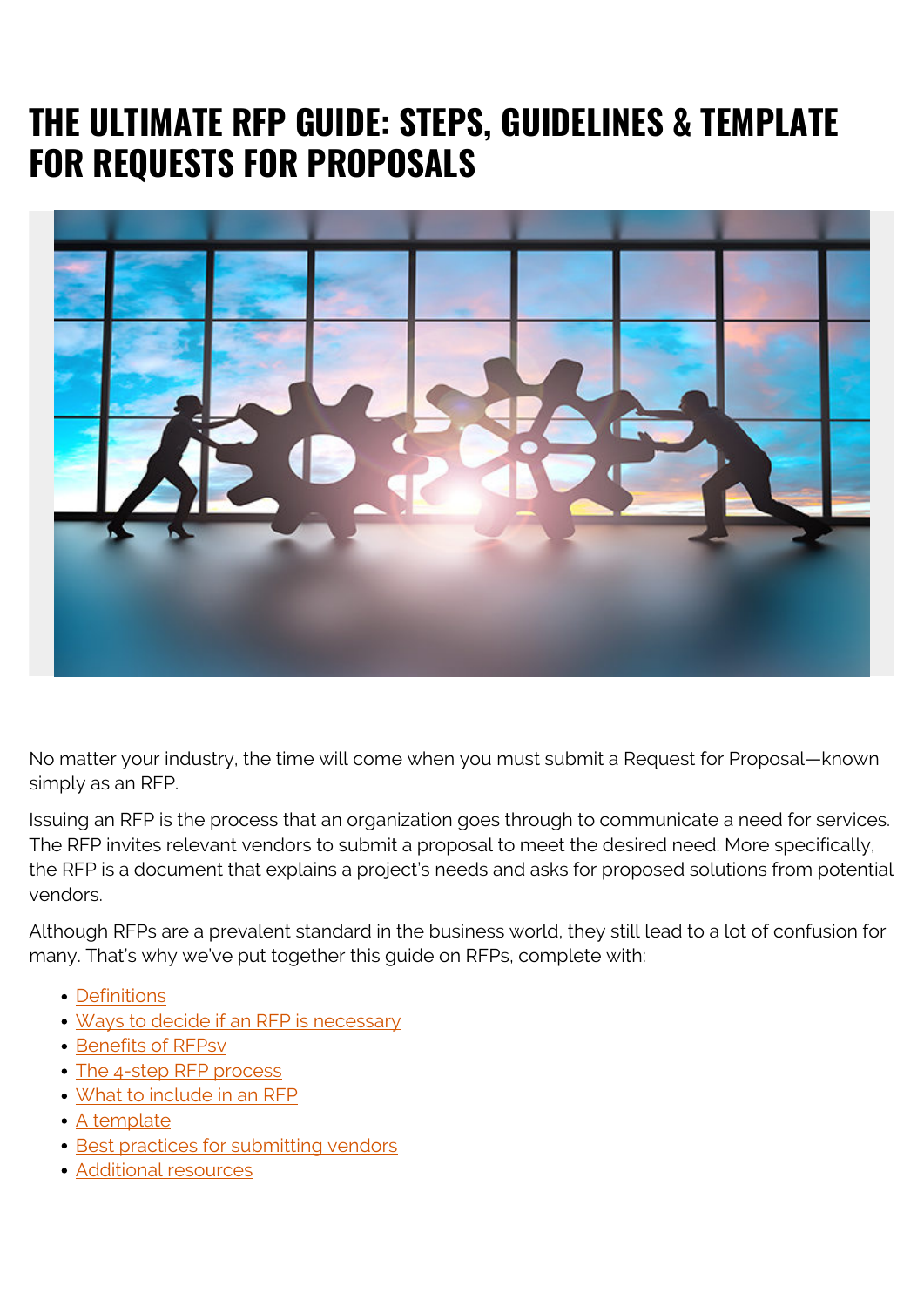# **What is an RFP?**

At some point, your company will need to purchase a [product or service](https://blogs.bmc.com/blogs/it-service/) from a third-party vendor. The RFP is a solicitation—you're asking vendors whether and how they can solve your problem and support your project.

A request for proposal is the document that your business will put together that outlines the requirements for your specific project or need. A good RFP allows you to:

- **Collect offers from different vendors** so you can compare their skills and rates and choose the vendor that best meets your criteria.
- **Outline your preferred scope and price**, so potential vendors know how and what to bid to win the work.
- **Quickly evaluate strengths and weaknesses of the bidding vendors** without having to spend a lot of time researching each company yourself.

Issuing an RFP is a multi-step process that can be time-consuming and complex. However, because the RFP determines how your organization presents itself to many companies and professionals, it's important that it's well drafted and that the process is conducted professionally, accurately, and fairly—your reputation is on the line.

## **When to issue an RFP**

When to issue an RFP is up to you. Most often, you issue an RFP when you have a new need but you do not have the internal resources to meet that need. The RFP can be an effective way to connect with vendors, partners, consultants, or organizations that have the resources, skills, and expertise to meet that need.

However, issuing an RFP takes time and resources. It is crucial to first determine when it's necessary to issue an RFP. Another method—for example, a request for quotation—might be a better course to take.

Here's a rule of thumb for RFPs:

- For simple, straight-forward projects, an RFP might not be necessary (assuming there are no organizational policies or regulations that require it).
- RFPs are often beneficial and necessary for complex, specialized projects.

## **Benefits of issuing RFPs**

Here are some benefits that RFPs can have, which are helpful to consider in determining whether to issue one.

If your organization does not have policies or regulations requiring an RFP and you're struggling to determine whether one is necessary, consider these factors in your analysis. Further, weigh these benefits against the time and resources required by the process. Conducting that analysis should help you determine whether it's necessary or wise to issue an RFP. You might determine that an RFP isn't a valuable use of resources.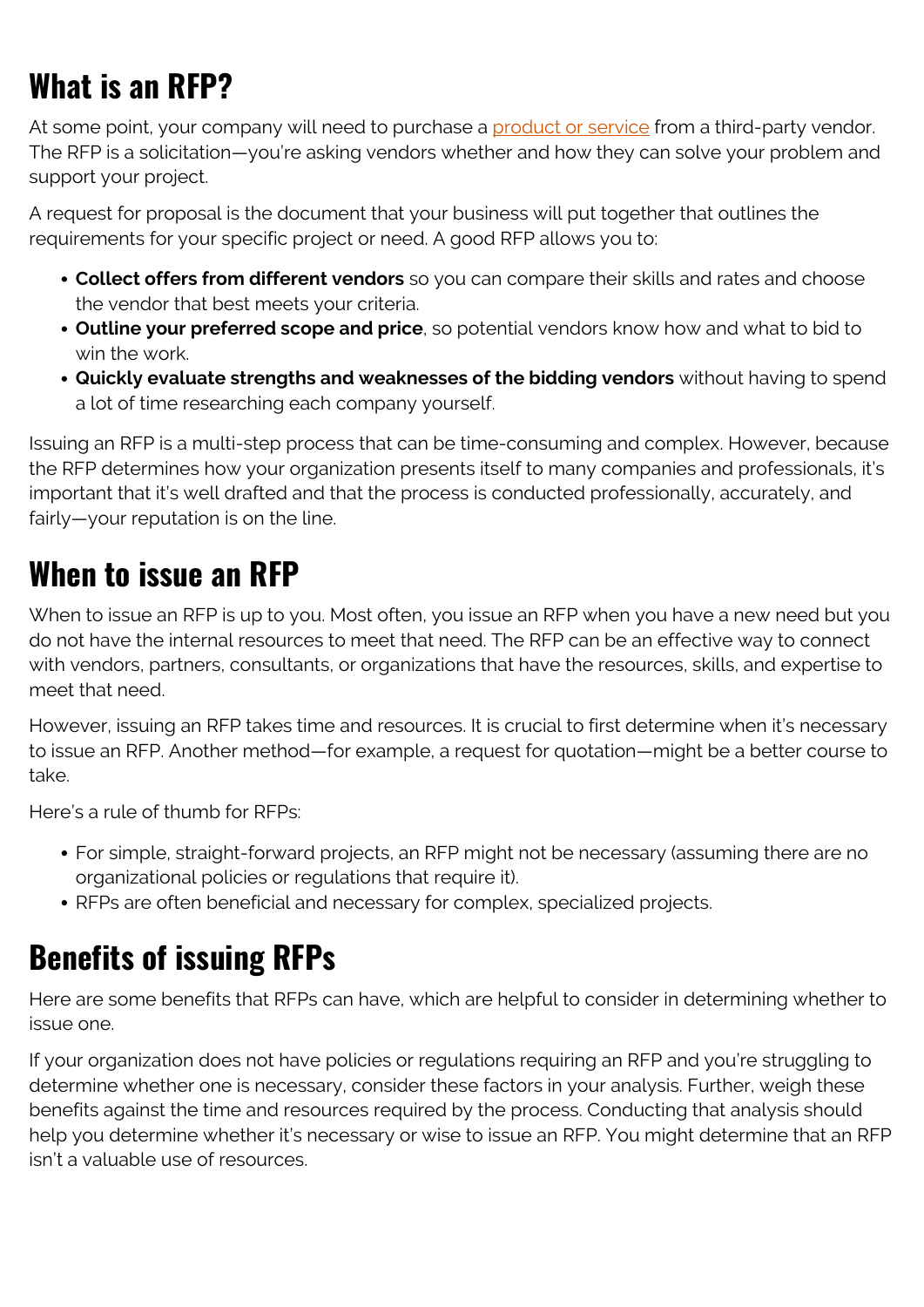## **RFPs helps meet organizational need**

One of the most basic and common reasons that businesses decide to issue an RFP is simply that they need to find a vendor to meet an organizational need. Sometimes this is done because organizational policies or government regulations require it; other times it's simply because leaders determine an RFP is the best way to find the resources or expertise to meet a pressing need.

An RFP can be incredibly effective in finding the right vendor, as the process generally involves proposals from companies that are familiar to the organization as well as those that are unknown to it. This broad exposure often helps you find the right match, helping to ensure project success.

#### **RFPs provide transparency and accountability**

Another reason that organizations decide to issue an RFP is because of the accountability and transparency that the process offers.

When done correctly, an RFP encourages fairness in the process of selecting vendors while providing important transparency about what vendor was selected and why. This can be an effective way to reduce issues associated with favoritism and corruption. Finally, it inherently offers needed accountability to those individuals tasked with selecting vendors while establishing practices of good governance.

#### **RFPs help ensure project success**

A less common but equally important reason for issuing an RFP: the process of drafting and issuing the request can help you better understand your own project, including the components to complete it successfully.

Simply the act of drafting an RFP leads to a better understanding of what your specific needs are. This helps to ensure that these needs are met and that the project is successful.

## **Steps in the RFP process**

Once your organization has decided to issue an RFP, it's time to begin the multi-step RFP process. When putting together your own RFP or bidding on another organization's RFP, you'll hear a lot about "the RFP process".

Although every organization has their own method of doing things, you can typically expect that the RFP process will follow these four steps: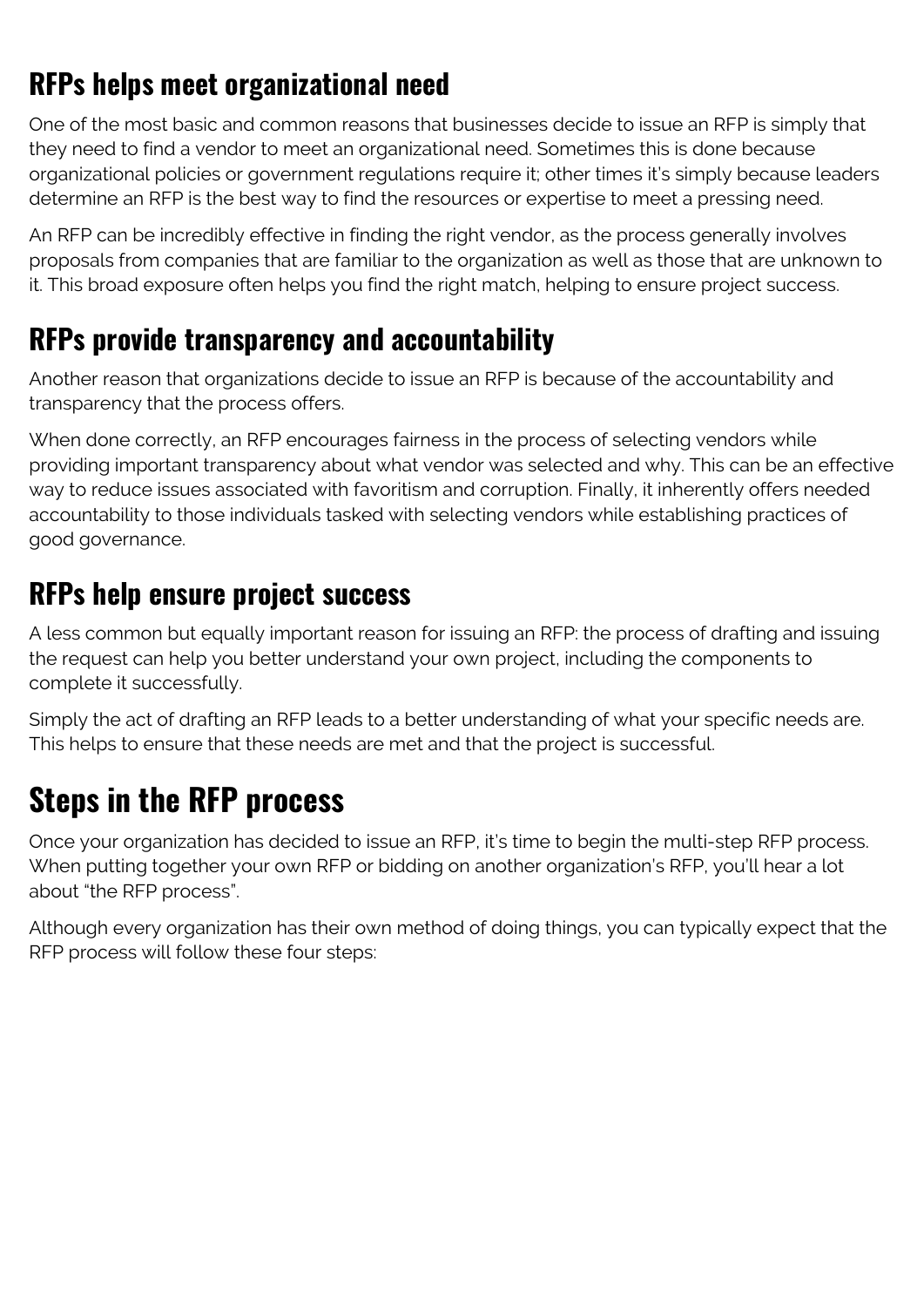# $8<sub>bmc</sub>$



Let's look at each step.

#### **1. Discovery**

Before drafting a request, it's important to do some thorough internal planning to help make the process efficient and effective. The first step of the RFP process is to go through a discovery phase with key stakeholders. You're trying to discover three key things:

- **What would go into creating the RFP.** Establish project boundaries, develop a realistic timeline, and include an estimated budget.
- **Who will manage and execute the RFP process.** These individuals should have both the organizational knowledge and project-specific knowledge needed to draft a detailed RFP and to adequately evaluate submitted proposals.
- **What could be affected by the purchasing decision.** This one is more open-ended, but consider how the decision might affect ongoing projects, your organizational budget, and even your relationships with internal teams and other third-party vendors.

In this meeting, talk about broad business goals that could be met with this project and what your estimated budget would be. You will also need to decide on how you will evaluate different bidders and what categories are a top priority for your needs, such as [security](https://blogs.bmc.com/blogs/security-vulnerability-vs-threat-vs-risk-whats-difference/), speed to implementation, project functionality, etc.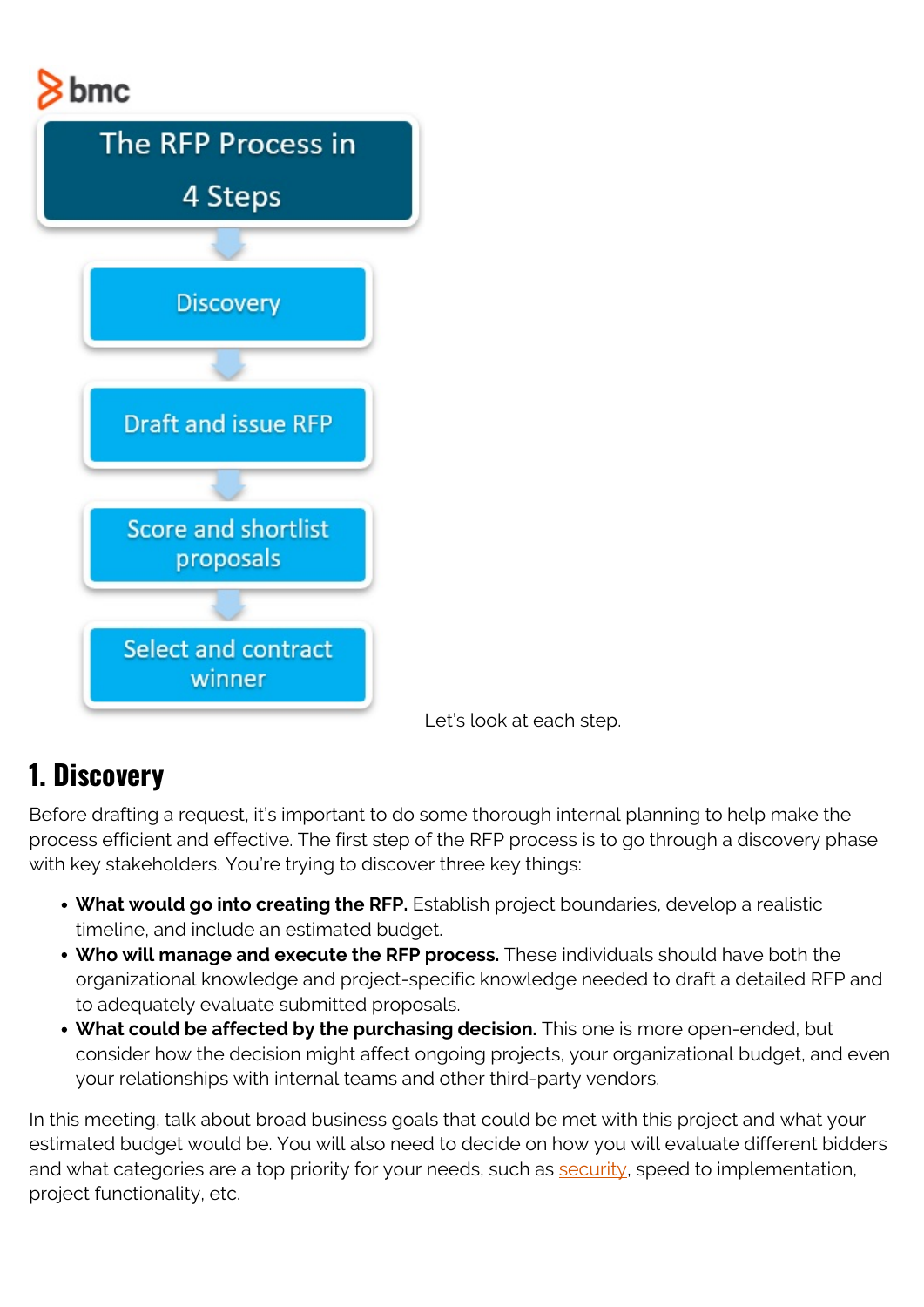## **2. Draft and issue RFP**

Next up is the actual drafting of the RFP. Drafting the RFP is the most important part of the process, as a well-drafted RFP is necessary to accurately describe the issues that need to be addressed. The more thorough the document is, the better, as this will enable prospective vendors to understand the problem more comprehensively while more effectively offering solutions.

Look at a variety of RFP samples to ensure everyone understands what the finished product will look like. Then, search out template ideas that can help you start drafting. The easiest way to start a strong draft? Choose a template foundation that includes most or all of the categories you want to cover in your document.

[Experts](https://www.forbes.com/sites/theyec/2015/06/04/writing-a-better-rfp-starts-with-clarity/#6ddd3c0c4038) assert that a well-drafted RFP should include:

- The purpose of the RFP
- A clear description of project goals and results
- A rubric or criteria that will be used to evaluate submitted proposals
- A "wish list." Some experts argue that in addition to including the non-negotiable aspects of a project, it's helpful to include a list of things that your organization would like to see included in a proposal or throughout the project.
- A timeline for the project including a proposal deadline, an evaluation window, a selection date, a date to notify vendors that were not selected, and a completion date for the entire project.

To help guide your organization through the process, ensuring that all essential components are included, it can be helpful to start with an [RFP template](https://learn.g2.com/rfp-request-for-proposal). Further, there are a number of resources available to help make this process as easy as possible, including tips and advice on [how to write](https://www.confluentforms.com/2009/06/6-steps-to-writing-better-request-for.html) an effective RFP and ways to more [effectively prepare](https://bizfluent.com/how-8355658-prepare-rfp-proposal.html) an RFP.

With the template and draft decided, develop the scoring criteria, which could be a rubric or scoring matrix. An easy way to do this is using a weighted number range between 1 and 10 that helps you quantify categories based on importance. For instance, this matrix could be as simple as three columns:

- 1. Requirements listed
- 2. Scores
- 3. Weight of the requirement

Using your chosen template, fill in the factual information first—like business or project history, budget, etc. Then add in the other more complex sections as you decide them. Have multiple team members working on and editing the draft together, ensuring that the wording makes sense and it is stated in the clearest way possible.

Set clear timelines and submission instructions, and then issue the RFP publicly. Be thoughtful and strategic about where to share the RFP based on the vendors with whom you want to connect. After determining what type of vendors you want to reach—based on industry, location, organization type, and other relevant factors—there are a number of resources, that can help to ensure that you share your RFP in such a way that you connect with the right vendors. (Most industries have one or several standard venues for posting an RFP.)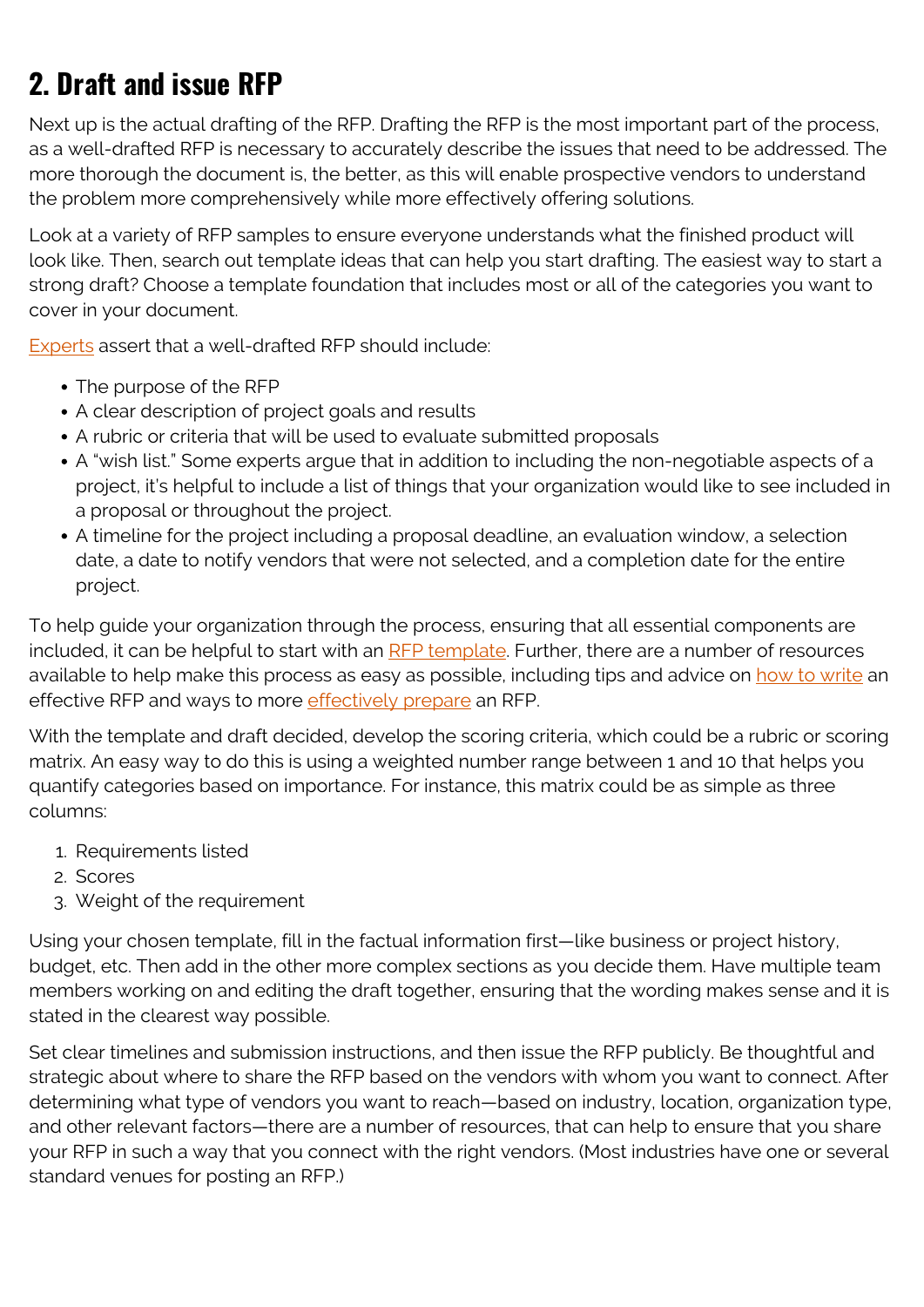## **3. Score and shortlist proposals**

As you receive responses, use your scoring matrix to begin evaluating vendors, eliminating those that don't meet your non-negotiables. Begin to identify strong points among vendors, and shortlist those that have the highest scores.

Be sure to clarify any questions that might come up from vendors during the submission window. Once the submission window closes, however, you do not need to respond to vendors until you've made your decision.

#### **4. Select the winner and send the contract**

Once the response window closes, compare your shortlisted vendors in order to make a decision. Check all their [contact references and reviews](https://www.emagine.com/rfp-for-b2b-website-project/), ensuring that you see consistency between what they shared and what their other clients say. Reach out to vendors if you think additional meetings or materials will help in choosing.

Once you narrow it down to two or more leading bidders, negotiate between them, locking in a price and contract with your final choice.

In the end, take time to notify the non-winners and let them know why you decided not to go with their product or service.

## **What should you include in an RFP?**

Most RFP templates include similar categories of information, but some of these might change depending on the goals of a project or the needs of your company. [Some typical categories](https://waynelockwood.blogspot.com/2018/06/how-to-write-request-for-proposal-with.html) to include in an RFP are:

- 1. Background information
- 2. Detailed description of the project
- 3. Specific requirements about preferred systems, tools, materials, or products
- 4. Project deadline along with explicit dates and milestones
- 5. Any questions you would like the potential vendors to answer or materials to submit
- 6. Evaluation criteria
- 7. Possible roadblocks
- 8. Guidelines for submitting the proposal

#### **1. Background**

In your introduction, include any background information regarding your company and its history that you feel might be important for potential contractors to understand, including:

- When the organization was founded and by whom
- Locations
- What types of services or products you offer
- What makes you different from your competitors

It's best to keep it short and sweet with the intention of giving vendors a general idea of who your company is and who you serve.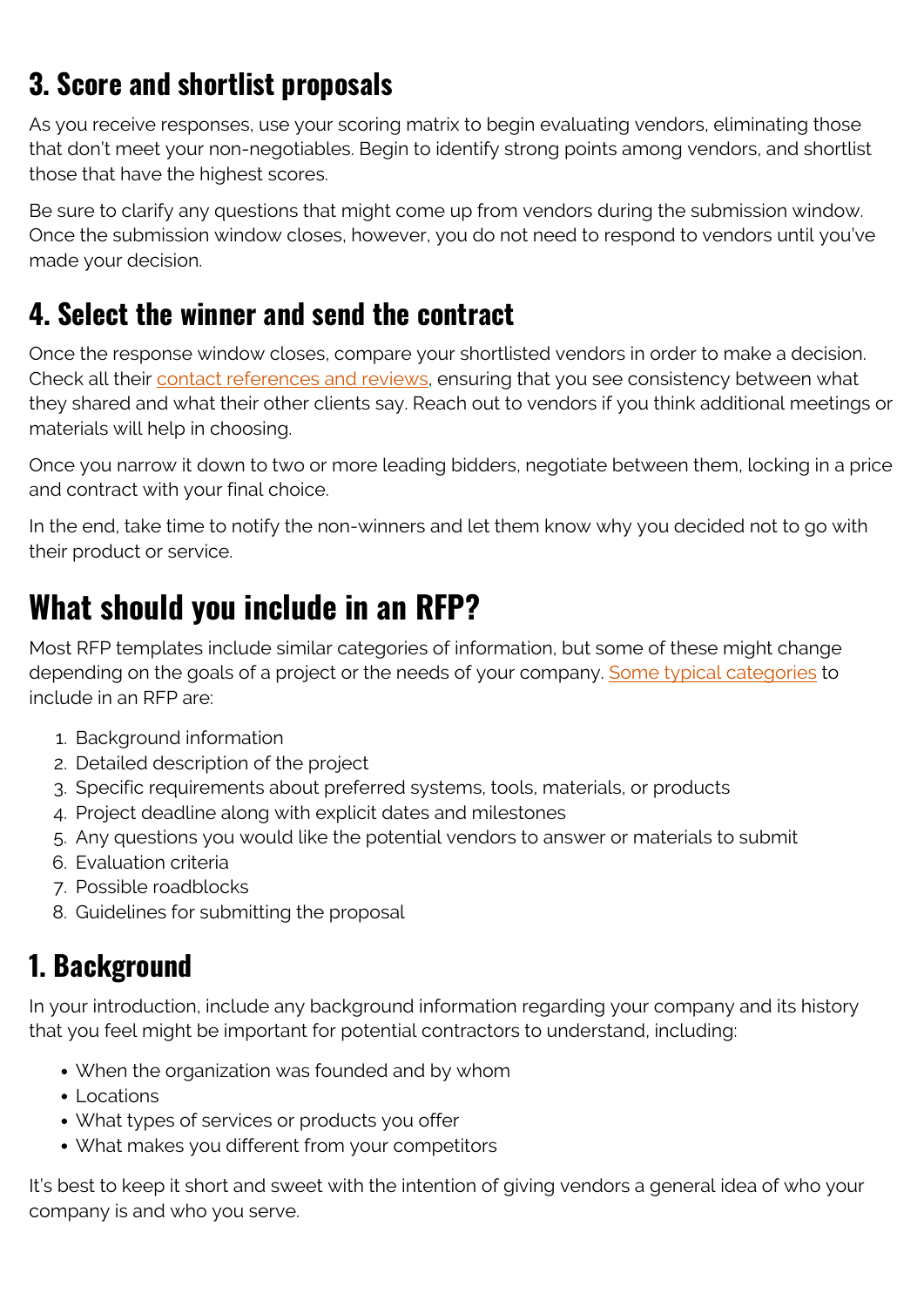## **2. Project overview and goals**

One of the most important parts of writing an RFP is the actual description of the project itself. Make this section highly detailed so vendors know exactly what you are looking for and if they can meet those needs. Remember—the more specific you can be, the better quality of your received bids.

You should include:

- All the business goals you expect to accomplish from the project
- An outline of any individual criteria or tasks that could be necessary

Be upfront with your budget so contractors can get an idea of what you are looking for, and outline what you would consider to be contract-winning services.

#### **3. Scope of work**

If you are looking for extremely specific systems, tools, materials, or products, you must include some type of checklist, so vendors know what you are hoping and expecting to receive.

The RFP is **your** document, so you can put in it exactly what you need.

#### **4. Deadlines and milestones**

By including a detailed timeframe in your RFP, you can automatically eliminate any vendor that can't meet those deadlines, saving you (and them) some major headaches along the way. Should you have some flexibility with your project, you can mention that in the proposal, stating that you are open for negotiation with the right candidate.

Having a mapped-out schedule of the project deadline and any necessary milestones ensures that the project moves along at the pace you are intending. It also reduces the chance of work not being completed. Vendors need to quickly know your requirements—so they can determine if they have the bandwidth and resources to get the project completed on time.

#### **5. Questions or materials**

This is a great section to include. Create a list of materials that you would like the potential vendor to supply, including things like:

- Their proposed cost of services
- Samples of past work
- Proof of technical skills to complete your project
- Proven success with other similar companies or projects.

You can also use this section to ask specific questions that you'd expect vendors to answer in their submitted RFP documents.

#### **6. Evaluation criteria**

In your discovery phase team meeting, you decided what criteria mattered most to your goals and project. By sharing this with your bidders, they will be able to understand exactly how they are being scored—and know ahead of time how they might fare.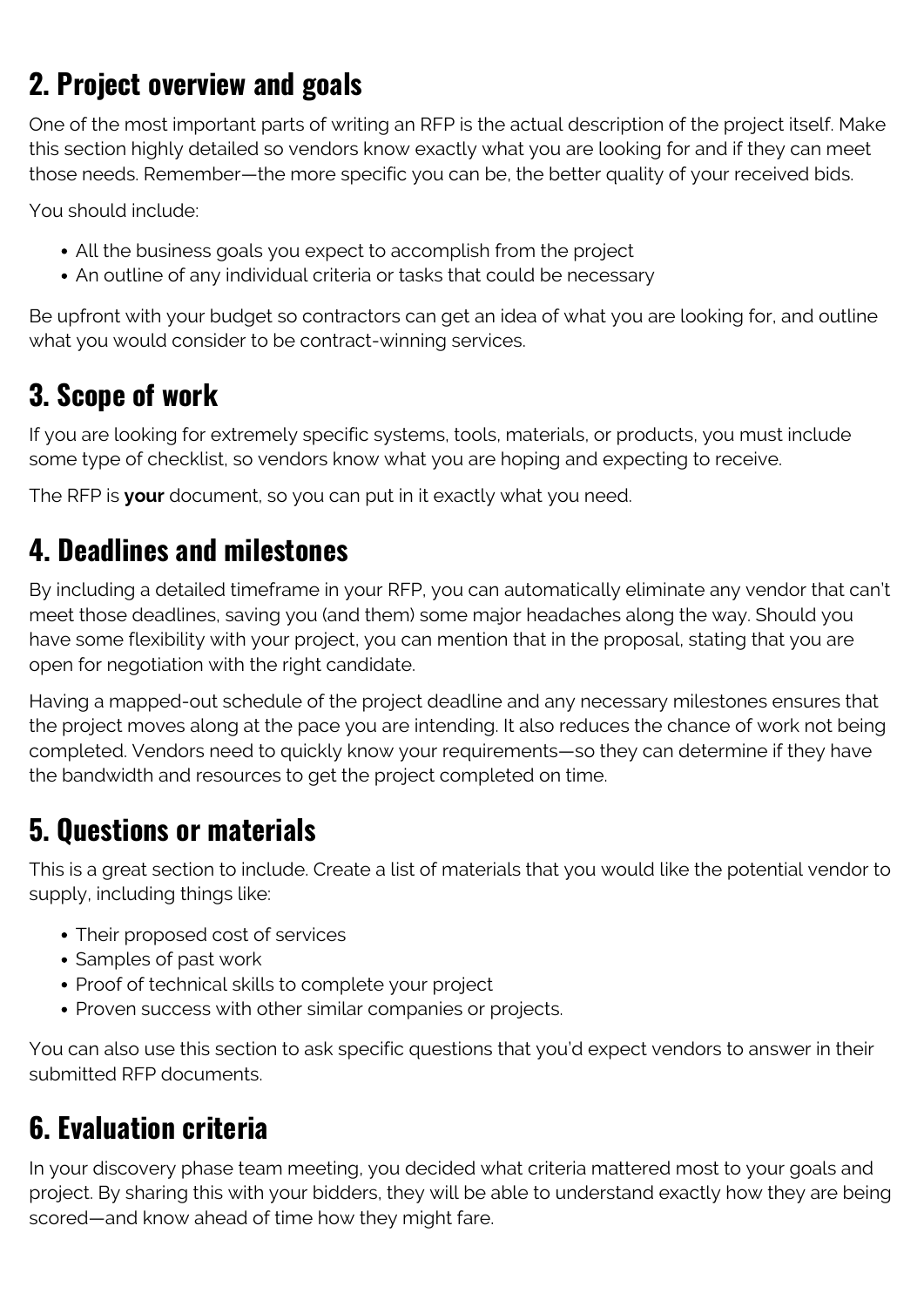If you decided to utilize weighted scoring, it will also be crucial to include this. For example, your weighted scoring might be:

- 30% of your decision is based on cost estimate
- 35% on technical requirements
- 10% on approach
- 15% on management
- 10% on [innovation](https://blogs.bmc.com/blogs/innovation-lab/)

## **7. Possible roadblocks**

Just like you expect contractors to be upfront with you about their prices and abilities, you must also give them a heads-up should there be any roadblocks that could potentially delay things or even prevent certain vendors from being able to complete the project. This allows you to eliminate bidders that couldn't work and helps you determine what vendors have the necessary expertise to tackle potential challenges.

Although these roadblocks will vary greatly depending on industry and company, things like outdated plan forms, custom coding, and limited resources are just a few examples of what you—and your contracted vendor—might have to deal with.

## **8. Guidelines for submitting the proposal**

This final section will tell candidates a lot of important details, like:

- Where they can access the RFP
- When the RFP can be accessed or downloaded it can be accessed
- How many copies they should include
- Who they should submit it to
- How it should be marked
- The final deadline for receiving RFPs

# **Template for RFPs**

Sourcing a template for your RFP doesn't have to be complicated—and neither does your actual RFP. This will certainly depend on what type of product or services you need.

This is a good basis for a general RFP template: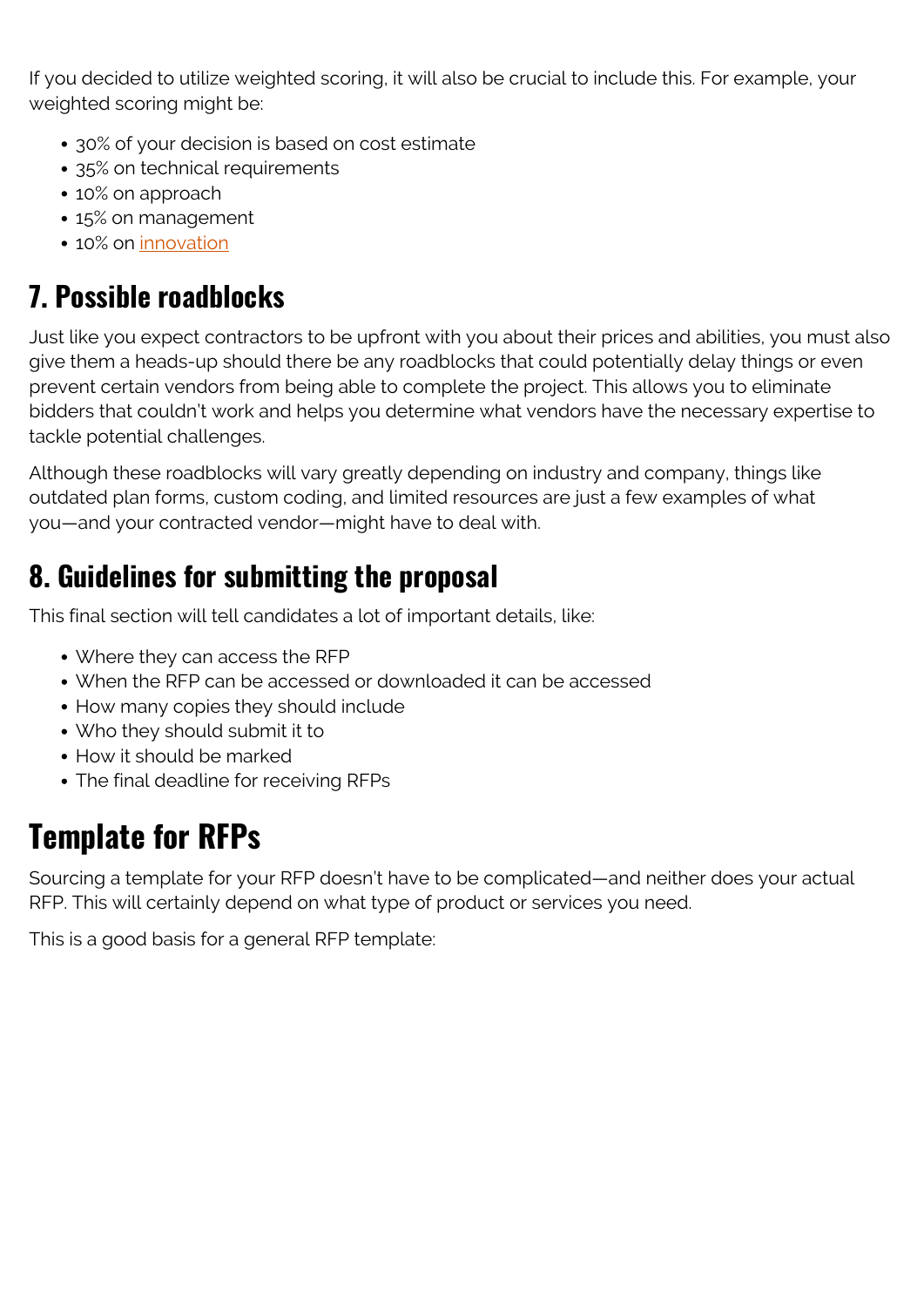

| <b>A Simple Request for Proposal (RFP) Template</b>                                                                      |  |  |                                   |
|--------------------------------------------------------------------------------------------------------------------------|--|--|-----------------------------------|
| <b>RFP Name:</b><br><b>Proposal due date:</b><br>[Project name]<br>[date]                                                |  |  | [Company/Org.<br>name]            |
| <b>Project Overview</b> [This is short. Outline the key ask in 1-5<br>sentences.]                                        |  |  |                                   |
| <b>Project Goals</b> [Keep this simple and high-level.]<br>[Goal 1]<br>[Goal 2]<br>٠<br>[Goal 3]<br>٠<br>. .<br>$\cdots$ |  |  |                                   |
| Scope of Work [This expands the project overview and goal(s)<br>with details.]                                           |  |  |                                   |
| <b>Possible Roadblocks</b><br>[Roadblock 1]<br>٠<br>[Roadblock 2]<br>٠<br>[Roadblock 3]<br>٠<br>٠<br>                    |  |  |                                   |
| <b>Evaluation Criteria</b><br>[Criteria 1]<br>[Criteria 2]<br>٠<br>[Criteria 3]<br>٠<br>٠                                |  |  |                                   |
| <b>Submission Requirements</b><br>[Requirement 1]<br>[Requirement 2]<br>[Requirement 3]<br>٠<br>                         |  |  |                                   |
| Project due date: [date entire<br>project must be completed<br>by]                                                       |  |  | <b>Estimated Budget: [Amount]</b> |
| RFP Contact information: [RFP team lead name and contact<br>details]                                                     |  |  |                                   |

## **Vendors submitting RFPs**

Best practices for vendors who submit RFPs include:

- Identify a team lead to own the RFP submission process
- Follow the directions as closely as possible